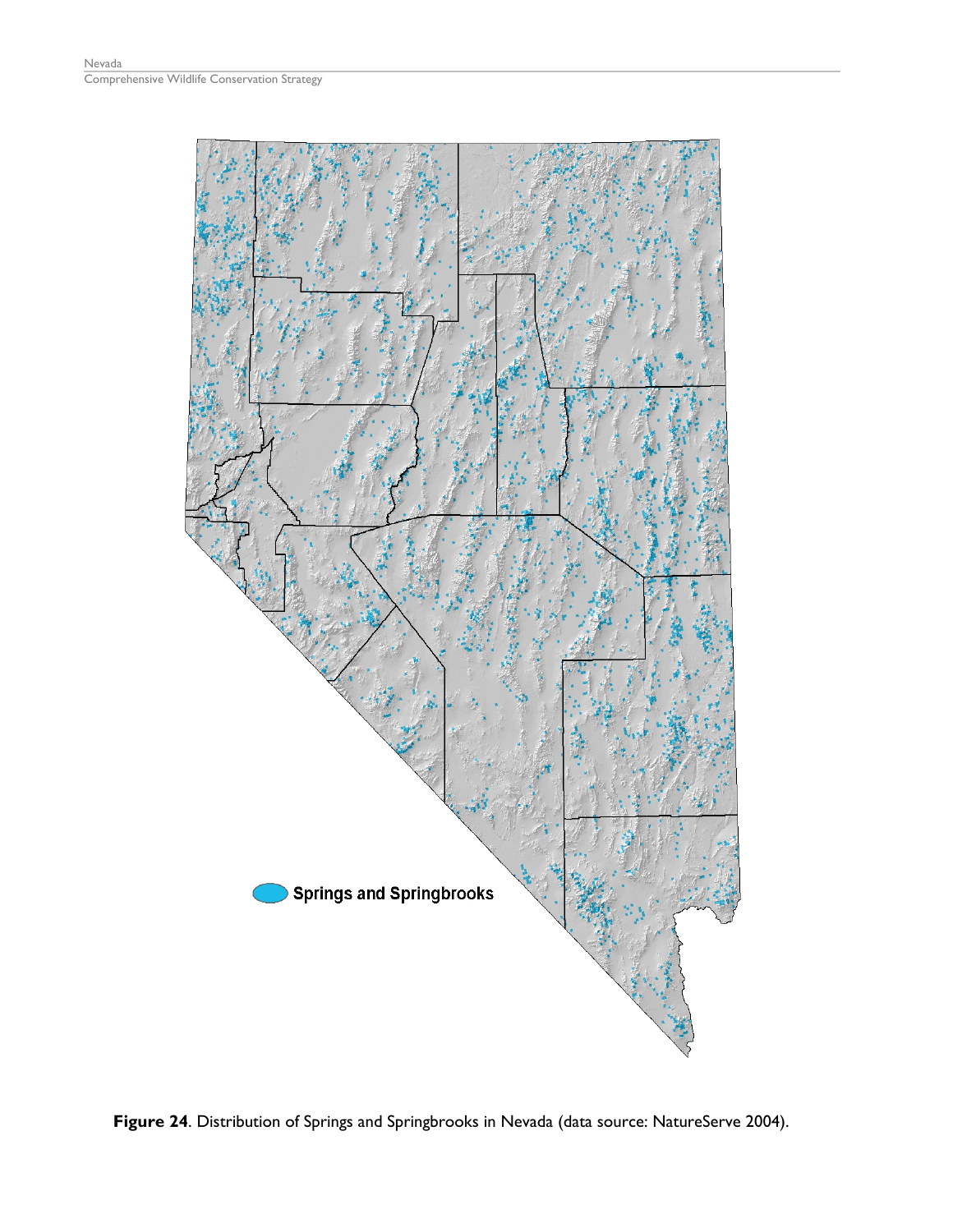# **Key Habitat: Springs and Sringbrooks**

# **Ecoregions**

| Great Basin  3,123 springs    |  |
|-------------------------------|--|
| Columbia Plateau  814 springs |  |
| Mojave Desert  467 springs    |  |
| Sierra Nevada  2 springs      |  |
|                               |  |

# **Ecological Systems**

- A012 Ephemeral springs/springbrooks
- A013 Cold perennial springs/springbrooks
- A014 Thermal (warm) and hot perennial springs/springbrooks

# **Key Habitat Description**

Nevada has the most known thermal/hot springs of any state in the US. Over 4,000 Nevada springs of various temperatures and flow have been mapped. A spring occurs where deep or shallow groundwater flows from bedrock or natural fill onto the land surface and forms surface flow or a body of water. Springbrooks are the areas of flowing water linked to the spring source. Springs are generally divided into three main categories: cold springs (springs near or below mean annual air temperature), warm or thermal springs (springs 5 to 10°C (41 to 50°F) above mean annual air temperature), and hot springs (springs more than 10°C (50°F) above mean annual air temperature). Over 100 of the known thermal/hot springs in Nevada have surface temperatures 38°C (100°F) or higher. The source and subterranean pathway of water may be local or regional. Thousands of springs occur in a variety of landform settings throughout the state.

In addition to thermal conditions, the characteristics of individual spring and spring brook systems can vary tremendously in terms of flow, water chemistry and habitats provided for terrestrial and aquatic wildlife species. Many spring systems important to wildlife represent little more than seeps. Even relatively small spring and spring outflows can support important populations of endemic gastropods and other aquatic invertebrates. Several locations in Nevada also contain individuals or groupings of large, regionally important springs which are in most cases thermal or hot water systems associated with regional aquifer flow systems. Big Warm Spring in Railroad Valley, Nye County, for example, has a recorded discharge varying from 22 to 24 cubic meters per second (777 to 848 cubic feet per second) at 30° to 33° C (86 to 91°F), from a source pool 24 m (79 ft) in diameter (USFWS 1997). Similar regional spring discharge areas such as Soldier Meadow, Upper White River Valley, Pahranagat Valley, Ash Meadows and the Warm Springs area of Clark County support important diverse assemblages of spring-dependent endemic species. These larger (and some smaller) spring systems generally support extensive springbrook outflow habitats, downstream wetland and marsh habitats, and may also contribute significant flow to associated tributary and first order stream and river systems, such as the upper White River and Muddy River.

# **Value to Wildlife**

Gains in scientific knowledge about the contribution of spring habitats to biodiversity and the longevity of "ancient" water supply sources and gains in knowledge regarding the importance of groundwater to the springs and the distribution or morphology of underground flow systems have drawn attention to spring conservation and management.

Early studies described many unique fishes endemic to spring and springbrook habitats, and studies since the mid-1980s have described a number of endemic spring-dwelling macroinvertebrates (primarily gastropods and aquatic insects). Other surveys also document endemic mammals, amphibians, crustacea, and plants from spring-fed wetlands.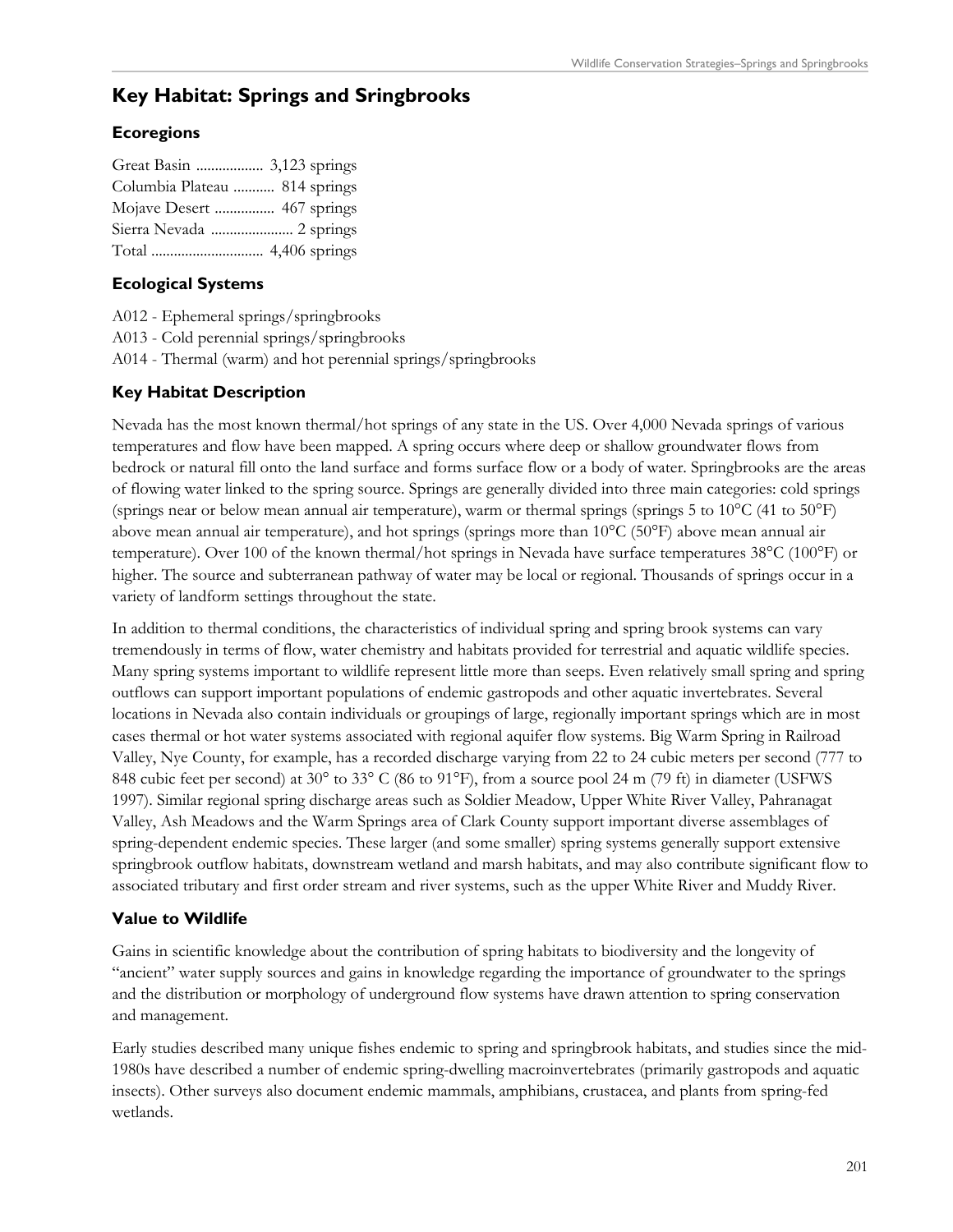An important aspect of thermal aquatic systems is that fish are able to move within the system to meet their temperature needs; during winter months they can move closer to the spring source to meet thermal maintenance requirements, while using cooler outflow systems during warm weather periods. Springs provide crucial habitat to a significant percentage of Nevada's federally-listed and state protected aquatic species.

In addition to springs' critical role in the survival and conservation of endemic aquatic species, they also play a very important role for other wildlife species. Nevada, which has the lowest annual rainfall in the US, , has limited surface water resources, particularly during drought. Springs provide a vital water source between infrequent surface waters, providing water availability and food resources for a wide range of Nevada's wildlife, from bighorn sheep, elk, and deer; to birds and bats. The broad distribution of functional spring and spring outflow systems of all types across Nevada's landscape is an important element in maintaining Nevada's wildlife diversity.

# **Key Elements of Springs and Springbrooks of Importance to Wildlife**

**Ephemeral Springs Great Basin Columbia Spotted Frog**

### **Cold Springs and Springbrooks**

**Big Smoky Valley speckled dace Big Spring spinedace Clover Valley speckled dace Big Smoky Valley tui chub Independence Valley speckled dace Diamond Valley speckled dace Fish Lake Valley tui chub Railroad Valley tui chub Monitor Valley speckled dace Oasis Valley speckled dace Pahranagat roundtail chub**

**Pahranagat speckled dace White River desert sucker White River speckled dace White river spinedace Amargosa toad Columbia Spotted Frog Relict leopard frog Southwestern toad Northern leopard frog Great Plains toad Juga, smooth**

### **Thermal (warm)/Hot Springs and Springbrooks**

**Relict leopard frog Ash Meadows Amargosa pupfish Ash Meadows speckled dace** Meadow Valley speckled dace Newark Valley tui chub Relict dace **Warm springs pupfish Devils Hole pupfish** Fish Creek Springs tui chub

**Moapa dace Moapa White River springfish Moorman White River springfish desert dace Railroad Valley springfish Hiko White River springfish White River springfish Preston White River springfish Pahrump poolfish**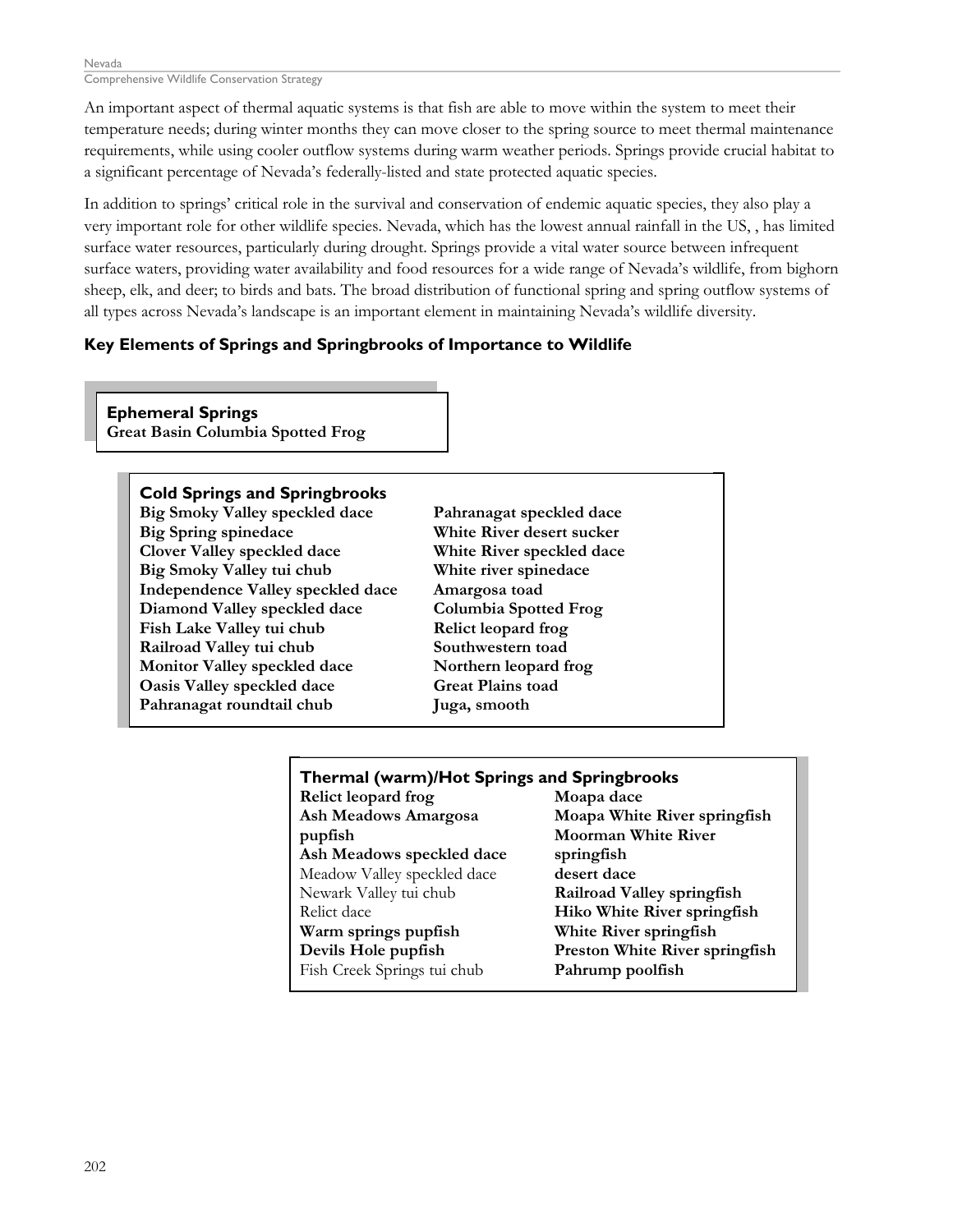| <b>Gastropods</b>               |                                 |                                  |
|---------------------------------|---------------------------------|----------------------------------|
| Tryonia, desert                 | Springsnail, carinate           | Springsnail, elongate Cain       |
| Springsnail, Lake Valley        | Duckwater                       | Spring                           |
| Tryonia, grated                 | Springsnail, Oasis Valley       | Springsnail, squat Mud           |
| Springsnail, Landyes            | springsnail                     | <b>Meadows</b>                   |
| Tryonia, minute                 | Springsnail, Carlin             | Springsnail, elongate Mud        |
| Springsnail, large gland Carico | Springsnail, ovate Cain Spring  | <b>Meadows</b>                   |
| Tryonia, Monitor                | Springsnail, Corn Creek         | Springsnail, sterile basin       |
| Springsnail, Lockes             | Springsnail, Pleasant Valley    | Springsnail, elongate-gland      |
| Tryonia, Point of Rocks         | Springsnail, Crittenden         | Springsnail, sub-globose         |
| Springsnail, longitudinal gland | Springsnail, Sada's             | <b>Steptoe Ranch</b>             |
| Tryonia, sportinggoods          | Springsnail, Crystal Spring     | Springsnail, Emigrant            |
| Springsnail, median-gland       | Springsnail, small gland Carico | Springsnail, Surprise Valley     |
| Springsnail, Antelope Valley    | Springsnail, distal-gland       | Springsnail, Fairbanks           |
| Springsnail, Moapa Valley       | Springsnail, southeast Nevada   | Springsnail, Toquerville         |
| Springsnail, bifid duct         | Springsnail, Dixie Valley       | Springsnail, Fish Lake           |
| Springsnail, neritiform Steptoe | Springsnail, southern           | Springsnail, transverse gland    |
| Ranch                           | Duckwater                       | Springsnail, Flag                |
| Springsnail, Big Warm Spring    | Springsnail, Duckwater          | Springsnail, Twentyone Mile      |
| Springsnail, northern Soldier   | Springsnail, southern Soldier   | Springsnail, flat-topped Steptoe |
| Meadow                          | Meadow                          | Springsnail, upper Thousand      |
| Springsnail, Butterfield        | Springsnail, Duckwater warm     | Spring                           |
| Springsnail, northern Steptoe   | springs                         | Springsnail, Fly Ranch           |
| Springsnail, Camp Valley        | Springsnail, southern Steptoe   | Springsnail, Vinyard's           |
| Springsnail, northwest          | Springsnail, Elko               | Springsnail, Hardy               |
| <b>Bonneville</b>               | Springsnail, Spring Mountains   | Springsnail, western Lahontan    |

### **Existing Environment**

#### **Habitat Conditions**

Like other water-associated habitats, dewatering, diversion works, channelization, and invasion of nonnative plants and animals have altered springs (U.S. Bureau of Land Management 2001). The introduction of nonnative aquatic organisms into spring and springbrook habitats, particularly the establishment of thermally tolerant invasive species into warm and thermal spring systems, has significantly impacted resident endemic species through competition and predation and represents the single greatest threat to a number of species of high conservation need. The establishment of emergent invasive plant species such as cattails and phragmites in spring pools and outflows has severely modified and altered some spring habitat and flow characteristic. In some basins, groundwater pumping has been found to depress spring flow and a small number of larger regional springs have demonstrated temporary or permanent dewatering as a result of groundwater development. Field studies have documented degraded habitat conditions, declines in sensitive plants and animal populations, and species extinctions. Similar to other wetlands, springs are intensively used. Livestock, wild horses, and diversions were the predominant disturbances found in one study of 511 northern Nevada springs (Sada 1991), and disturbance from trampling can be particularly detrimental to water quality and spring pool and spring brook habitat characteristics.

A substantial number of springs on private and public lands have been historically altered by piping of outflows or the construction of spring head boxes. These practices eliminate or significantly modify spring pool and spring outflow habitats for wildlife and can eliminate important source water locations for use by resident wildlife species. More recent efforts to provide wildlife access to these modified spring systems are important, but have focused on terrestrial species needs with limited attention to restoring natural spring system functions to support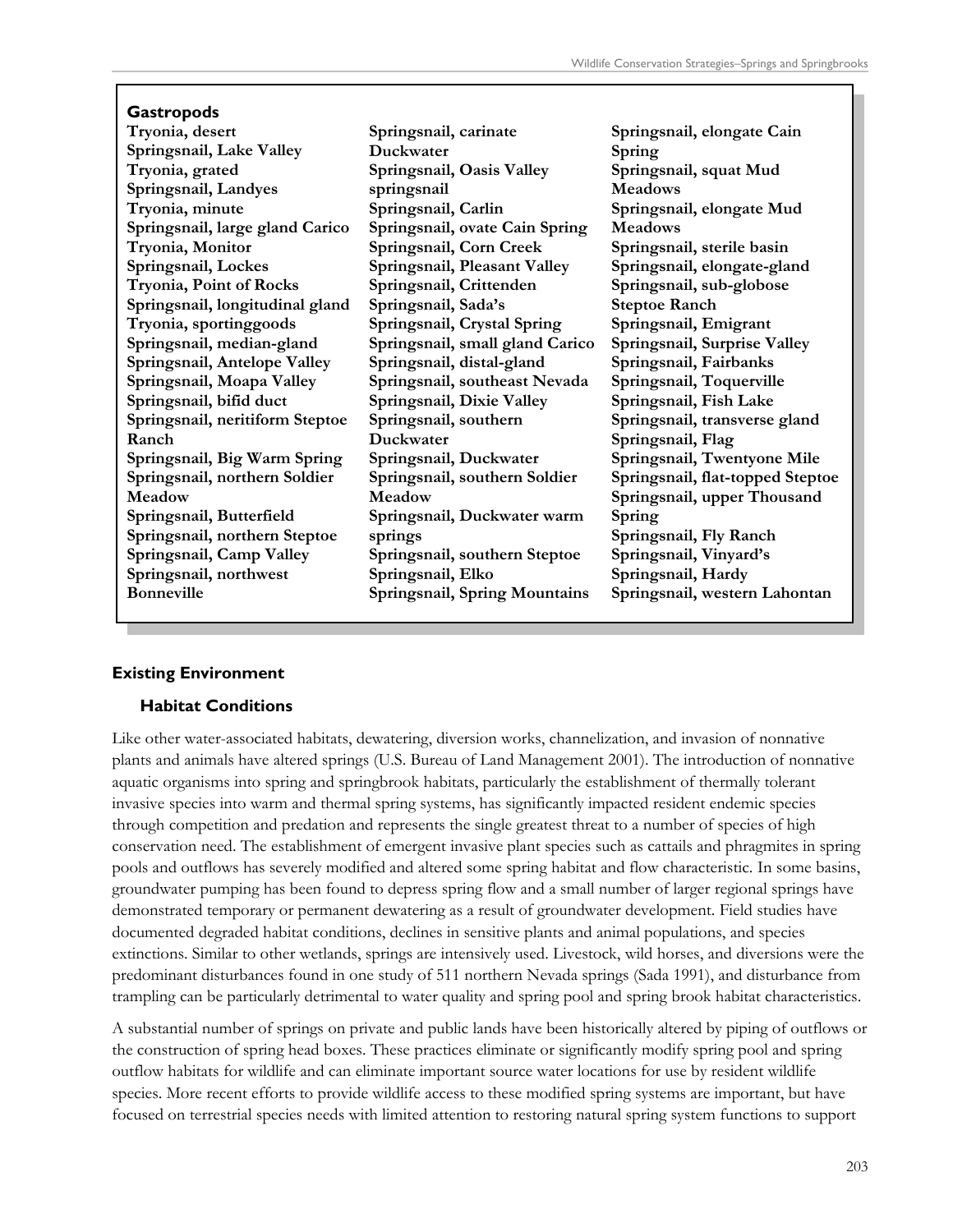spring-dependent endemic aquatic communities. Concerns exist that current protection and management attention is not sufficient to sustain spring ecological site integrity and long-term water production. Springs, particularly larger regional spring complexes, are also popular centers of human recreational activities. Although recreation can be managed to minimize effects on spring ecosystems in most cases, uncontrolled or poorly planned recreational use can have significant negative effects on spring habitats and biota.

### **Land Uses**

| Groundwater development           | Road development                          |
|-----------------------------------|-------------------------------------------|
| Development and diversion of flow | Motorized and non-motorized recreation    |
| Livestock grazing                 | Urban/suburban and industrial development |

### **Problems Facing the Species and Habitats**

Spring and springbrook habitats and associated species are primarily threatened by water diversion, excessive livestock grazing, groundwater depletion, recreation, mining (de-watering activities), and establishment of nonnative species. Detrimental introduced plant species include tamarisk, purple loosestrife, Canada thistle, knapweed, and perennial pepperweed. Detrimental introduced animals include mosquito fish, goldfish, mollies, bullfrogs, crayfish, a snail, and several introduced sport fish (rainbow trout, largemouth bass). Improper grazing by cattle can also cause significant damage by eliminating riparian vegetation and/or trampling (leading to topsoil loss during rainfall and snowmelt events, and to "sealing" of the spring in areas with high clay content). The same impacts can also occur with wild horse and burro use. Species such as elk can also impact springs; in areas where large populations exist, their impacts can be similar to those of livestock.

The development of springs and seeps, a common historic practice for livestock watering, domestic water supply and other reasons, is a significant concern because of the critical importance of spring resources as a source of surface water for terrestrial wildlife and also because many springs and seeps of all sizes support unique endemic aquatic biota. The development and modification of spring sources and source pools directly alters or removes important aquatic habitats, modifications can limit access to remaining surface water by wildlife, and the diversion of water away from outflow channels modifies and can reduce or destroy associated riparian and wetland habitat, as well as limiting or eliminating flowing water habitats for springbrook associated endemic species. Hydrologic changes have severely impacted aquatic species in Las Vegas Valley. Although not directly related to the development and alteration of spring systems, groundwater development has been a historic stressor on Nevada wildlife and habitats and continues to represent a significant ongoing threat. As demonstrated in areas such as Ash Meadows and Pahrump Valley in southern Nevada, excessive groundwater withdrawal can alter groundwater flow and recharge patterns, resulting in loss of connectivity between groundwater and surface water habitats and concurrent impacts to vegetative communities and surface flow of groundwater from springs and seeps. These impacts are often not well understood, and can vary considerably depending on local geology, the characteristics of groundwater development actions, and the nature of the groundwater resources being accessed.

Springs are also susceptible to pollution because they are often supplied by shallow aquifers that can easily become polluted if spilled chemicals percolate from the surface through rock fractures or joints. Some potential sources are refuse disposal, hazardous material, injection fields, oil and gas development, ungulate fecal material, and bleach/soap added to the springs as a result of recreational use. Recreational use impacts also include soil compaction, removal of vegetation and resulting erosion from camping along the edges of springs, and manipulation of spring flow from installing "tubs" and water diversions.

### **Priority Research Needs**

- Impacts of groundwater withdrawals on a regional scale
- Groundwater interbasin connections and recharge intervals
- Determine status of Great Plains toad at springs in Lincoln County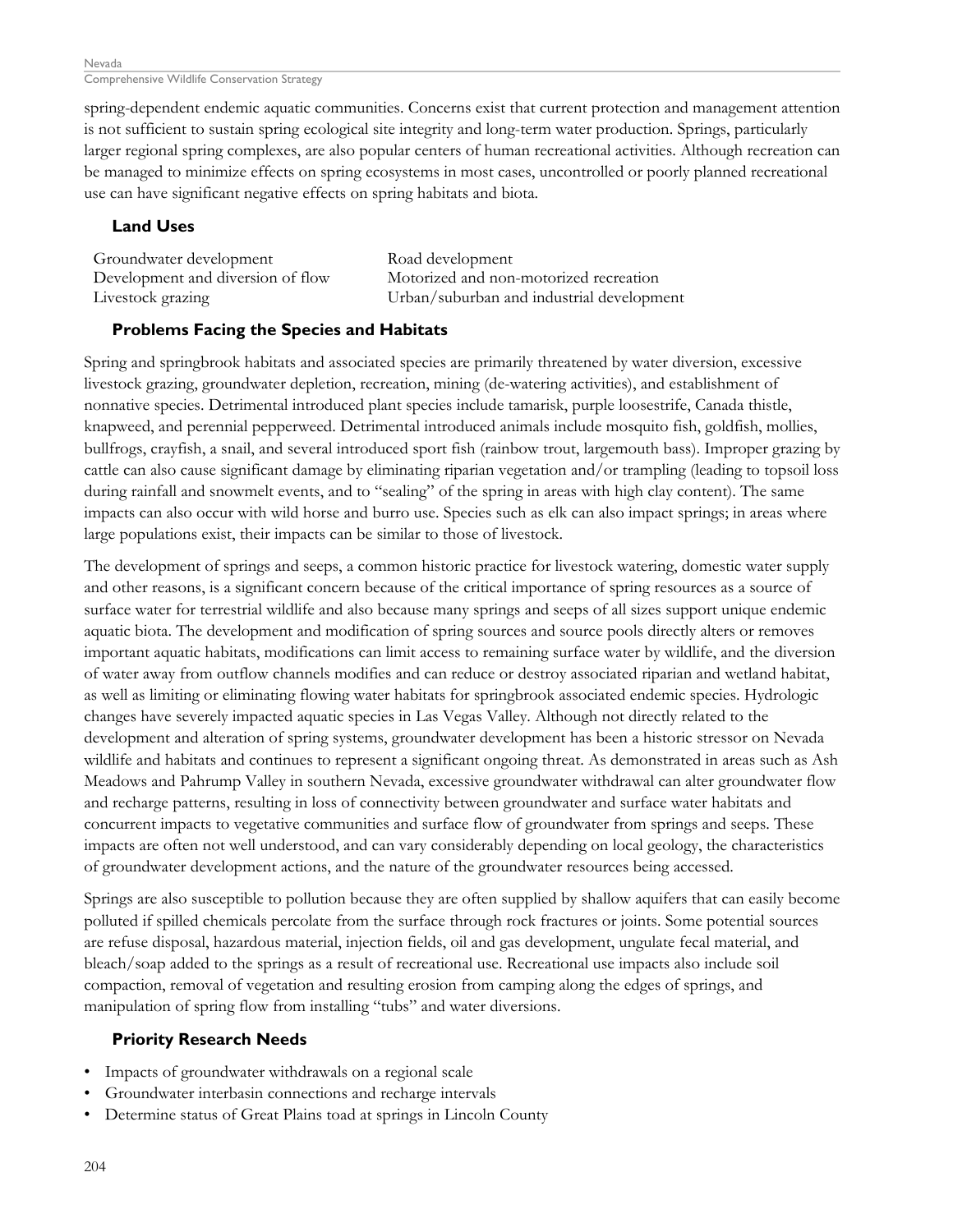- Invertebrate adaptability to alterations in water level, water chemistry and other tolerance parameters
- Effective methods for control and removal of invasive and nonnative animal species, particularly in larger regional spring systems where flow and physical characteristics make conventional physical and chemical control methods impractical
- Effective methods for restoration and reconstruction of fully-functioning spring habitats

#### **Conservation Strategy**

**Goal: Springs and springbrook habitats functioning naturally within the natural fluctuation inherent to the spring type (recognizing that regional springs are inherently much more stable than those supported by local aquifers).**

### **Objective: A measurable increase in the number of springs and springbrooks functioning naturally and supporting the natural ecological community expected for each spring by 2015.**

**Action:** Assess the current functional status of Nevada's springs.

**Action:** Establish a working group to contribute expertise, pool data, develop and implement a management plan for Nevada springs. (springs already addressed under other management plans will be noted in the plan)

**Action:** Map springs and digitally document their historical condition, desired condition, and restoration potential.

Action: Prioritize management and restoration activities by spring.

**Action:** Restore degraded springs and associated riparian areas. Identify factors affecting site potential and adjust land uses to allow for natural spring and springbrook recovery.

**Action:** Maintain the ecological structure and function of spring habitats by stabilizing discharge and spring brook morphology.

**Action:** Manage springs and their riparian areas as a unit using guidelines appropriate to these systems, such as those used to manage wetland areas and riparian zones.

**Action:** Manage for a minimal standard of proper functioning condition (PFC) for springs and associated riparian areas on public lands, utilizing existing guidance and standards for spring and springbrook ecosystems.

**Action:** Incorporate standardized biological assessment as an adaptive management feedback mechanism to assess spring management effectiveness.

**Action**: Work with landowners to maximize appropriate spring habitats, including providing information about optimum habitat, invasive species, and available grant and other funding opportunities.

**Action**: Establish conservation easements, Safe Harbors Agreements, and Candidate Conservation Agreements from willing landowners, MOAs, or acquire key habitats or water rights from willing sellers.

#### **Objective: No net loss of spring/springbrook-dependent Species of Conservation Priority concern.**

**Action:** Develop a public outreach program utilizing interpretive programs, watchable wildlife opportunities, and other educational approaches regarding the importance of springs in partnership with BLM, USFWS, NPS and other cooperators.

**Action:** Actively pursue strategies for prevention of introduction of nuisance aquatic plant and animal species, including educational campaigns targeted at pet stores, water gardens, classrooms, researchers, biologists, etc.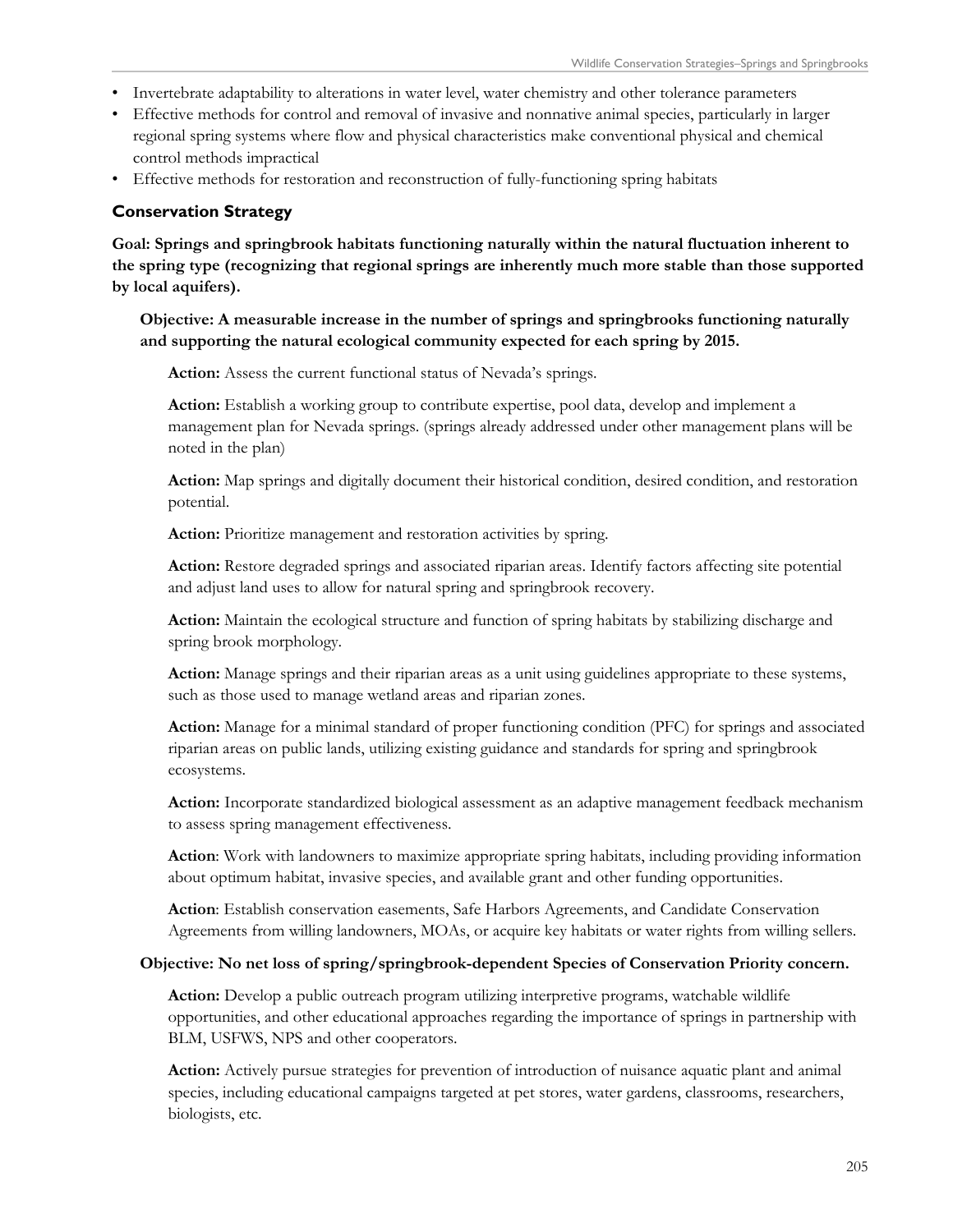**Action**: Support actions by land management partners and local governments to control invasive and noxious plants and weeds, especially tamarisk and emergent plant species which directly impact functioning of spring and springbrook aquatic habitats

**Action:** Continue implementation of existing recovery and conservation programs for spring and springbrook dependent Species of Conservation Priority including endemic amphibians, and species occurring within the upper White River, Pahranagat Valley, Muddy River, Railroad Valley, Independence Valley, and Clover Valley systems..

**Action:** Organize cooperative conservation implementation working groups to develop and implement conservation strategies for Desert Dace and Ash Meadows endemic fishes.

**Action:** Develop and implement a regional Conservation Agreement and Strategy for isolated spring systems and dependent Species of Conservation Priority including land management partners and adjacent state responsible entities.

**Action**: Encourage research on innovative methods and strategies for the control and removal of invasive and nuisance animal species from spring and springbrook systems, particularly crayfish and thermally dependent nonnative fishes.

### **Partnerships**

| Land owner/manager           | Percent |
|------------------------------|---------|
| Bureau of Land Management    | 63.1    |
| Private                      | 18.8    |
| <b>US Forest Service</b>     | 12.2.   |
| US Fish and Wildlife Service | 2.4     |
| US Department of Defense     | 1.3     |
| Other                        | 22      |

### **Existing partnerships, plans, and programs**

# *Species Teams, Recovery Plans, and Conservation Agreements*

- White River Recovery Implementation Team
- Railroad Valley Recovery Implementation Team
- Big Spring Spinedace Recovery Implementation Team
- Muddy River
- Soldier Meadow Recovery Working Group
- Pahranagat Valley

### *Conservation Agreements and Strategies*

- Amargosa Toad CAS
- Amargosa Toad Management Plan
- Relict Leopard Frog CAS
- Northeast Nevada Columbia Spotted Frog Conservation Agreement and Strategy
- Toiyabe Columbia Spotted Frog Conservation Agreement and Strategy
- Draft Tui Chub SMP
- Big Spring Spinedace Recovery Plan & Recovery Implementation Plans
- Recovery Plan for the Endangered Species of Clover & Independence Valleys
- Railroad Valley Springfish Recovery Plan
- Recovery Plan for the Aquatic and Riparian Species of Pahranagat Valley
- Pahranagat Valley Native Fishes Management Plan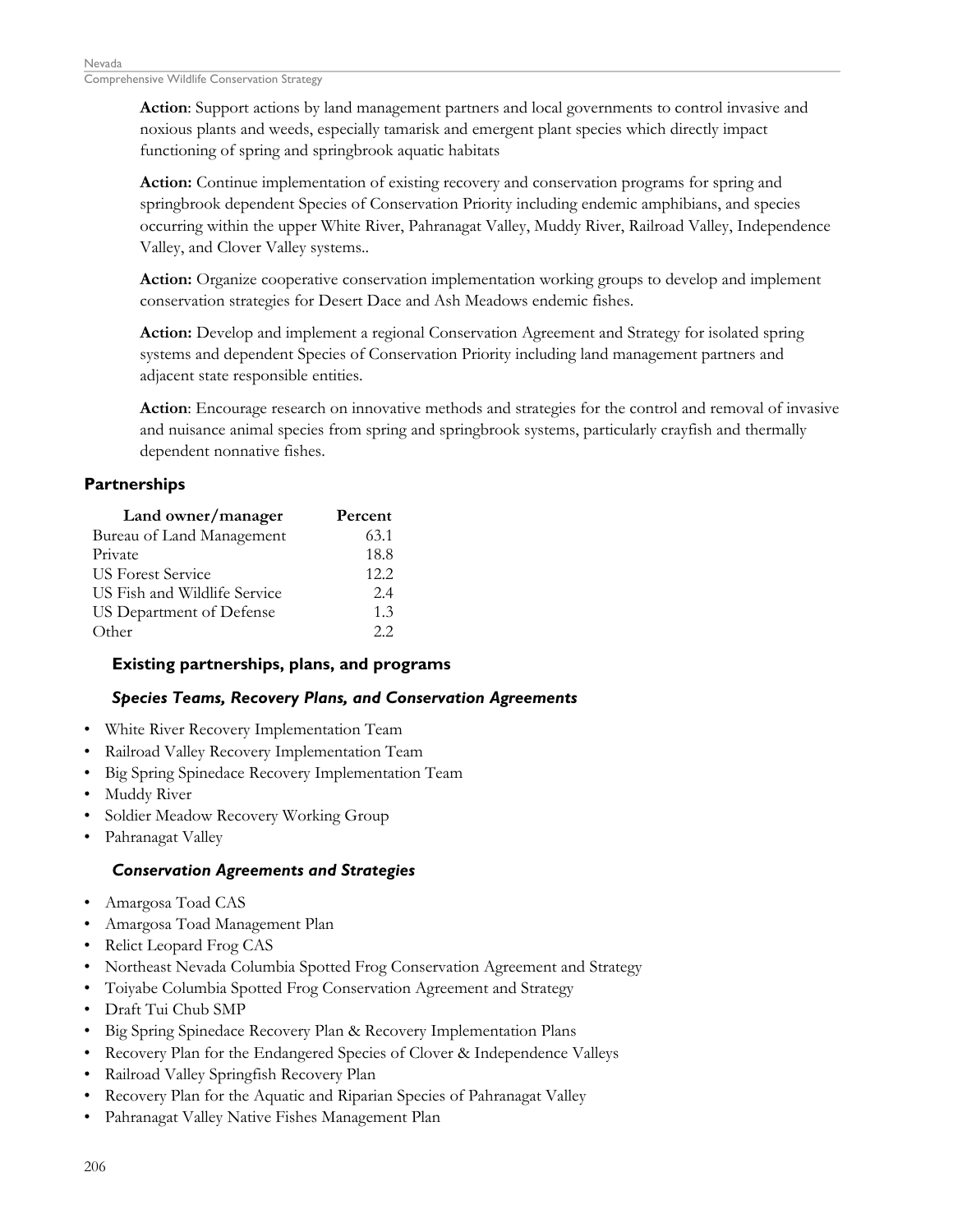- Recovery Plan for the Pahrump Killifish
- White River Native Fishes Management Plan
- Indian Spring CCAA and SHA
- Recovery Plan for the Endangered and Threatened Species of Ash Meadows, Nevada
- Recovery Plan for the Rare Aquatic Species of the Muddy River Ecosystem
- Recovery Plan for the Rare Species of Soldier Meadows
- Spring Mountains National Recreation Area

#### *Federal Agencies*

- Bureau of Land Management
- **•** U.S. Forest Service
- U.S. Fish and Wildlife Service
- Natural Resources Conservation Service/Conservation Districts
- Bureau of Reclamation
- National Park Service
- U.S. Geological Survey (Biological Resources Division)

#### *State Agencies*

- Nevada Department of Wildlife
- Nevada Division of Forestry
- Nevada Department of Agriculture
- Nevada Natural Heritage Program

### *Conservation Organizations*

- The Nature Conservancy
- Sierra Club

#### *Partner-based Restoration and Management Efforts*

- Muddy River Regional Environmental Impact and Alleviation Committee (MRREIAC)
- Muddy River Project (TNC)
- Oasis Valley Project (TNC)
- Recovery Plan for the Rare Species of Soldier Meadow

### *Habitat Conservation Plans*

- Clark County Multiple Species Habitat Conservation Plan
- Spring Mountain Ranch HCP

### *Other Key Partners*

- Counties
- Tribes
- University of Nevada (UNR, UNLV, Cooperative Extension)
- Southern Nevada Water Authority

### **Focal Areas (Refer to gastropod map for snail focal areas)**

Oasis Valley Upper White River (Kirch to Preston) Northern Big Smoky Valley (south end) Black Canyon Condor Canyon Overton Arm Clover Valley Upper Muddy River Independence Valley Meadow Valley Wash